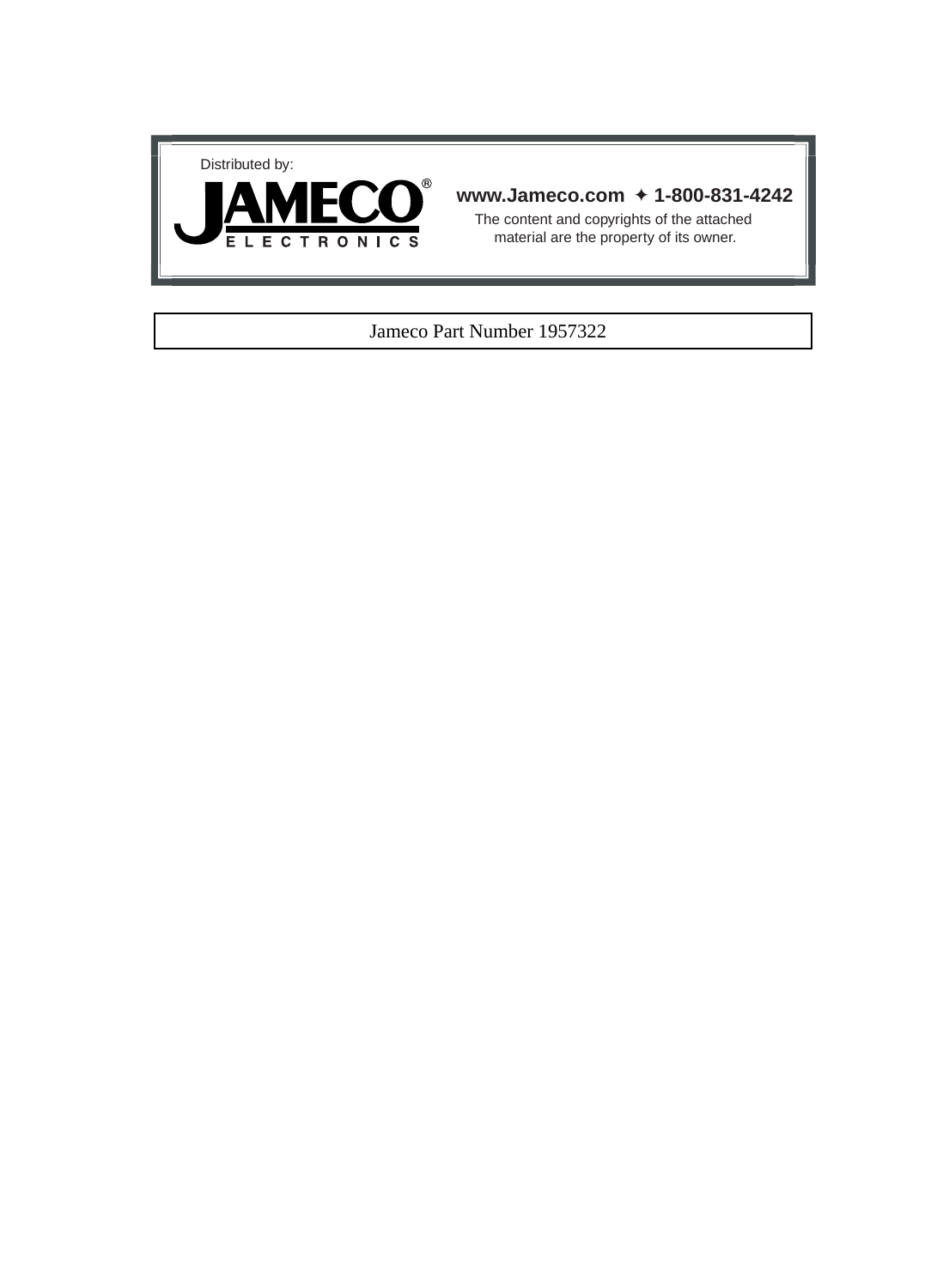



# **4N25M, 4N26M, 4N27M, 4N28M, 4N35M, 4N36M, 4N37M, H11A1M, H11A2M, H11A3M, H11A4M, H11A5M General Purpose 6-Pin Phototransistor Optocouplers**

**Description** 

# **Features**

- UL recognized (File # E90700, Volume 2)
- VDE recognized (File # 102497)
- Add option V (e.g., 4N25VM)

# **Applications**

- Power supply regulators
- Digital logic inputs
- Microprocessor inputs

# **Functional Block Diagram**



| PIN 1. ANODE     |
|------------------|
| 2. CATHODE       |
| 3. NO CONNECTION |
| 4. FMITTFR       |
| 5. COLLECTOR     |
| 6. BASE          |



The general purpose optocouplers consist of a gallium arsenide infrared emitting diode driving a silicon pho-

totransistor in a 6-pin dual in-line package.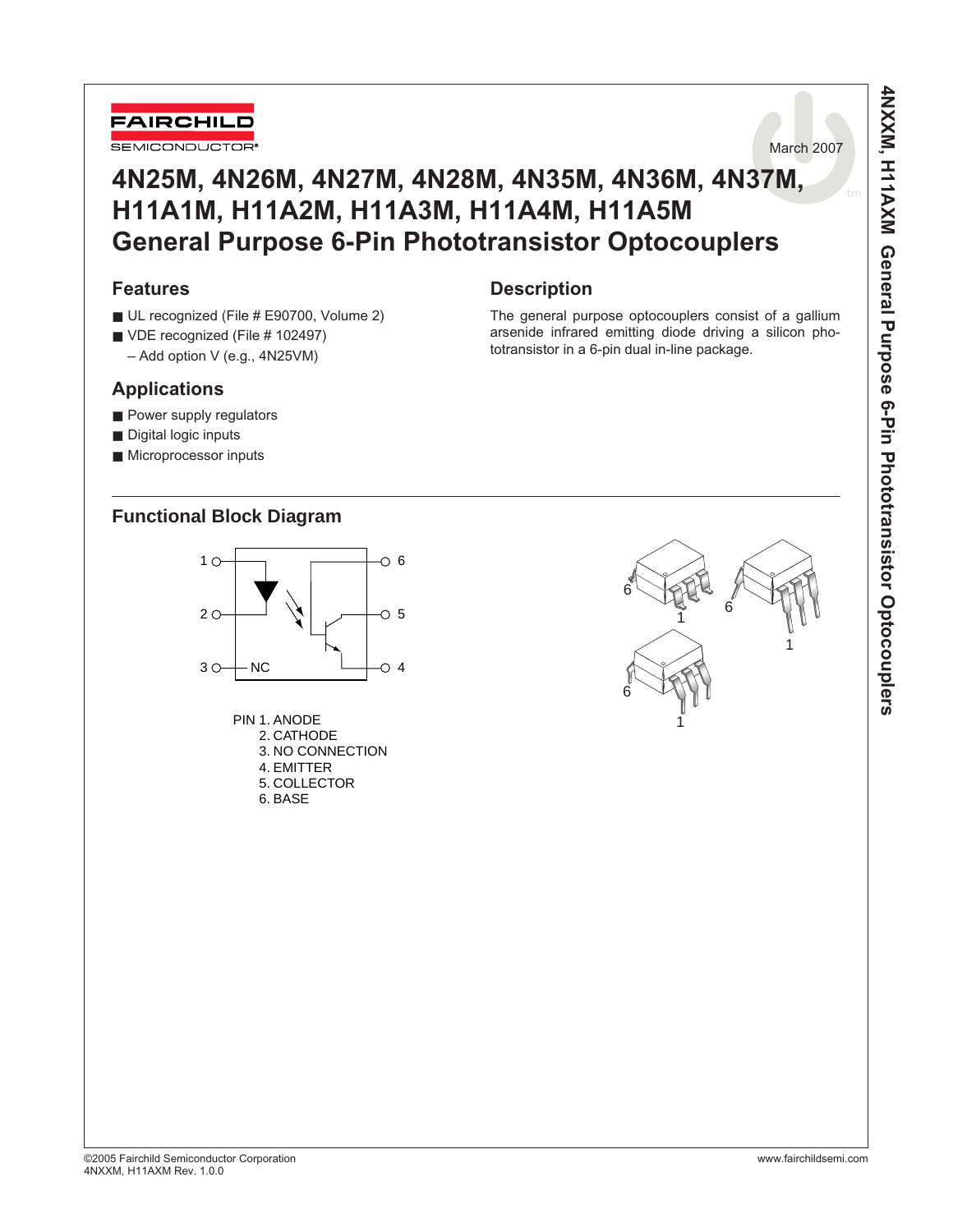| Symbol              | <b>Parameter</b>                                               | Value           | <b>Units</b> |
|---------------------|----------------------------------------------------------------|-----------------|--------------|
| <b>TOTAL DEVICE</b> |                                                                |                 |              |
| $T_{\text{STG}}$    | Storage Temperature                                            | $-55$ to $+150$ | $^{\circ}C$  |
| <b>TOPR</b>         | <b>Operating Temperature</b>                                   | $-55$ to $+100$ | $^{\circ}$ C |
| $T_{\texttt{SOL}}$  | Wave solder temperature (see page 8 for reflow solder profile) | 260 for 10 sec  | $^{\circ}$ C |
| $P_D$               | Total Device Power Dissipation $@T_A = 25°C$                   | 250             | mW           |
|                     | Derate above 25°C                                              | 2.94            |              |
| <b>EMITTER</b>      |                                                                |                 |              |
| IF.                 | DC/Average Forward Input Current                               | 60              | mA           |
| $V_R$               | Reverse Input Voltage                                          | 6               | $\vee$       |
| $I_F$ (pk)          | Forward Current - Peak (300µs, 2% Duty Cycle)                  | 3               | A            |
| $P_D$               | LED Power Dissipation $@T_A = 25°C$                            | 120             | mW           |
|                     | Derate above 25°C                                              | 1.41            | mW/°C        |
| <b>DETECTOR</b>     |                                                                |                 |              |
| V <sub>CEO</sub>    | Collector-Emitter Voltage                                      | 30              | $\vee$       |
| V <sub>CBO</sub>    | Collector-Base Voltage                                         | 70              | $\vee$       |
| V <sub>ECO</sub>    | <b>Emitter-Collector Voltage</b>                               | $\overline{7}$  | $\vee$       |
| $P_D$               | Detector Power Dissipation $@T_A = 25^{\circ}C$                | 150             | mW           |
|                     | Derate above 25°C                                              | 1.76            | mW/°C        |

# **Electrical Characteristics**  $(T_A = 25^\circ C$  unless otherwise specified)

# **Individual Component Characteristics**

| <b>Symbol</b>     | <b>Parameter</b>                      | <b>Test Conditions</b><br>Min. |    | Typ.* | Max. | <b>Unit</b> |
|-------------------|---------------------------------------|--------------------------------|----|-------|------|-------------|
| <b>EMITTER</b>    |                                       |                                |    |       |      |             |
| $V_F$             | Input Forward Voltage                 | $I_F = 10mA$                   |    | 1.18  | 1.50 | $\vee$      |
| <sup>I</sup> R    | Reverse Leakage Current               | $V_R = 6.0V$                   |    | 0.001 | 10   | μA          |
| <b>DETECTOR</b>   |                                       |                                |    |       |      |             |
| BV <sub>CEO</sub> | Collector-Emitter Breakdown Voltage   | $I_C = 1.0 \text{mA}, I_F = 0$ | 30 | 100   |      | $\vee$      |
| BV <sub>CBO</sub> | Collector-Base Breakdown Voltage      | $I_C = 100 \mu A$ , $I_F = 0$  | 70 | 120   |      | $\vee$      |
| $BV_{ECO}$        | Emitter-Collector Breakdown Voltage   | $I_F = 100 \mu A$ , $I_F = 0$  | 7  | 10    |      | V           |
| $I_{CEO}$         | <b>Collector-Emitter Dark Current</b> | $V_{CF} = 10V, I_F = 0$        |    | 1     | 50   | nA          |
| <sup>I</sup> CBO  | Collector-Base Dark Current           | $V_{CB} = 10V$                 |    |       | 20   | nA          |
| $C_{CE}$          | Capacitance                           | $V_{CF} = 0V$ , f = 1 MHz      |    | 8     |      | pF          |

# **Isolation Characteristics**

| <b>Symbol</b>      | Characteristic                 | <b>Test Conditions</b>   |           | Min. $ $ Typ. $^* $ | Max. | <b>Units</b> |
|--------------------|--------------------------------|--------------------------|-----------|---------------------|------|--------------|
| $V_{\mathsf{ISO}}$ | Input-Output Isolation Voltage | $f = 60$ Hz, $t = 1$ sec | 7500      |                     |      | Vac(pk)      |
| $R_{ISO}$          | <b>Isolation Resistance</b>    | $V_{LO}$ = 500 VDC       | $10^{11}$ |                     |      |              |
| C <sub>ISO</sub>   | <b>Isolation Capacitance</b>   | $V_{1-0} = 8$ , f = 1MHz |           | 0.2                 |      | рF           |

\*Typical values at  $T_A = 25^{\circ}$ C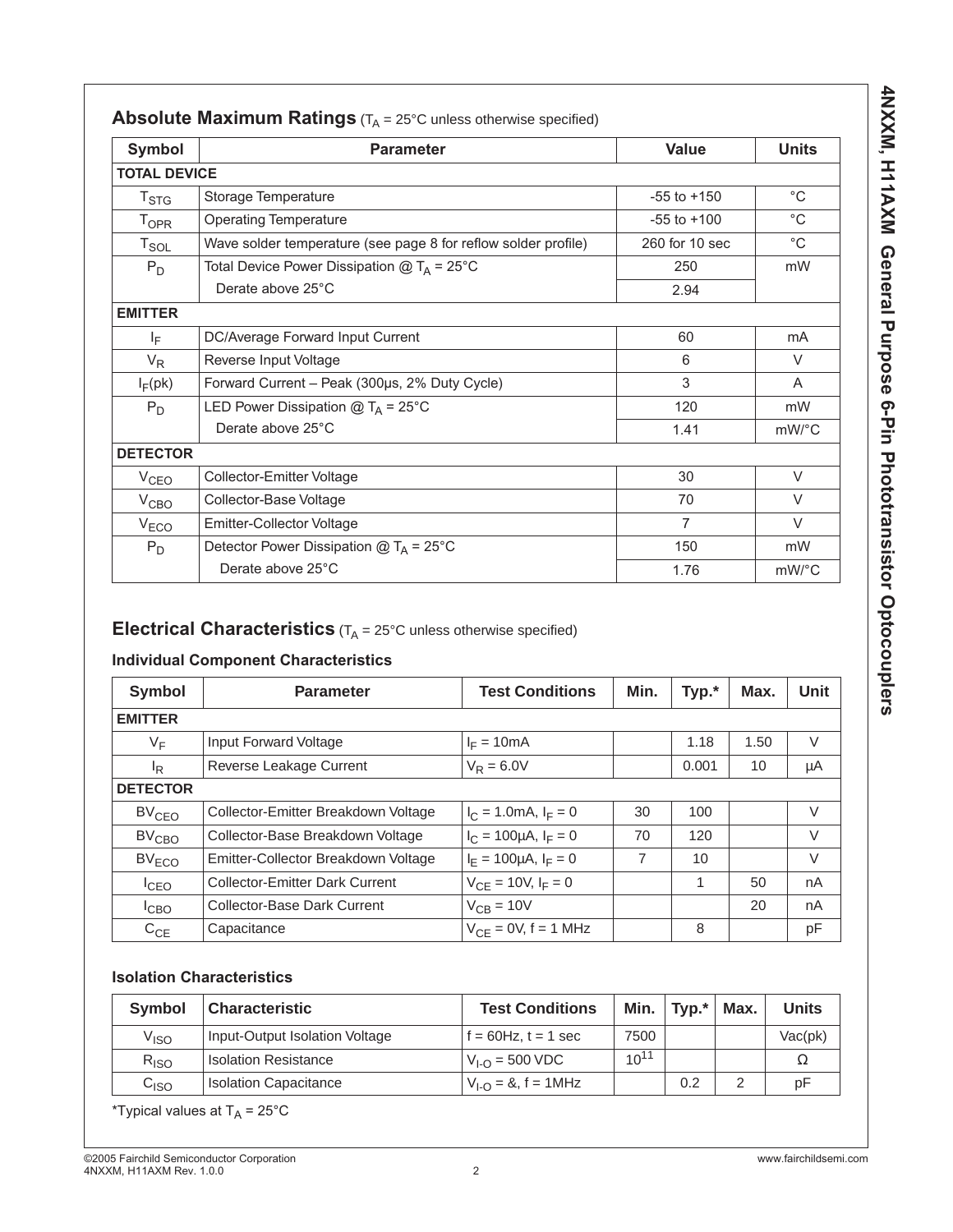# **Electrical Characteristics** (Continued)  $(T_A = 25^\circ C$  unless otherwise specified)

### **Transfer Characteristics**

| <b>Symbol</b>  | <b>Parameter</b>                                              | <b>Test Conditions</b>                                             | <b>Device</b>                                                                         | Min. | Typ.*          | Max. | Unit    |
|----------------|---------------------------------------------------------------|--------------------------------------------------------------------|---------------------------------------------------------------------------------------|------|----------------|------|---------|
|                | <b>DC CHARACTERISTICS</b>                                     |                                                                    |                                                                                       |      |                |      |         |
| <b>CTR</b>     | <b>Current Transfer Ratio,</b><br><b>Collector to Emitter</b> | $I_F = 10 \text{mA}, V_{CF} = 10V$                                 | 4N35M, 4N36M,<br>4N37M                                                                | 100  |                |      | $\%$    |
|                |                                                               |                                                                    | H11A1M                                                                                | 50   |                |      |         |
|                |                                                               |                                                                    | <b>H11A5M</b>                                                                         | 30   |                |      |         |
|                |                                                               |                                                                    | 4N25M, 4N26M<br>H11A2M, H11A3M                                                        | 20   |                |      |         |
|                |                                                               |                                                                    | 4N27M, 4N28M<br><b>H11A4M</b>                                                         | 10   |                |      |         |
|                |                                                               | $I_F = 10 \text{mA}$ , $V_{CE} = 10 V$ ,<br>$T_A = -55^{\circ}C$   | 4N35M, 4N36M,<br>4N37M                                                                | 40   |                |      |         |
|                |                                                               | $I_F = 10 \text{mA}, V_{CF} = 10V,$<br>$T_A = +100^{\circ}C$       | 4N35M, 4N36M,<br>4N37M                                                                | 40   |                |      |         |
| $V_{CE (SAT)}$ | Collector-Emitter<br><b>Saturation Voltage</b>                | $I_C = 2mA$ , $I_F = 50mA$                                         | 4N25M, 4N26M,<br>4N27M, 4N28M,                                                        |      |                | 0.5  | V       |
|                |                                                               | $I_C = 0.5 \text{mA}, I_F = 10 \text{mA}$                          | 4N35M, 4N36M,<br>4N37M                                                                |      |                | 0.3  |         |
|                |                                                               |                                                                    | H11A1M, H11A2M,<br>H11A3M, H11A4M,<br><b>H11A5M</b>                                   |      |                | 0.4  |         |
|                | <b>AC CHARACTERISTICS</b>                                     |                                                                    |                                                                                       |      |                |      |         |
| $T_{ON}$       | Non-Saturated<br>Turn-on Time                                 | $I_F = 10 \text{mA}, V_{CC} = 10V,$<br>$R_L = 100\Omega$ (Fig. 11) | 4N25M, 4N26M,<br>4N27M, 4N28M,<br>H11A1M, H11A2M,<br>H11A3M, H11A4,<br><b>H11A5M</b>  |      | $\overline{2}$ |      | $\mu s$ |
|                |                                                               | $I_C = 2mA$ , $V_{CC} = 10V$ ,<br>$R_L = 100\Omega$ (Fig. 11)      | 4N35M, 4N36M,<br>4N37M                                                                |      | 2              | 10   | μs      |
| $T_{OFF}$      | Turn-off Time                                                 | $I_F = 10$ mA, $V_{CC} = 10V$ ,<br>$R_1 = 100 \Omega$ (Fig. 11)    | 4N25M, 4N26M,<br>4N27M, 4N28M,<br>H11A1M, H11A2M,<br>H11A3M, H11A4M,<br><b>H11A5M</b> |      | 2              |      | μs      |
|                |                                                               | $I_C = 2mA$ , $V_{CC} = 10V$ ,<br>$R_1 = 100 \Omega$ (Fig. 11)     | 4N35M, 4N36M,<br>4N37M                                                                |      | 2              | 10   |         |

\* Typical values at  $T_A = 25^{\circ}$ C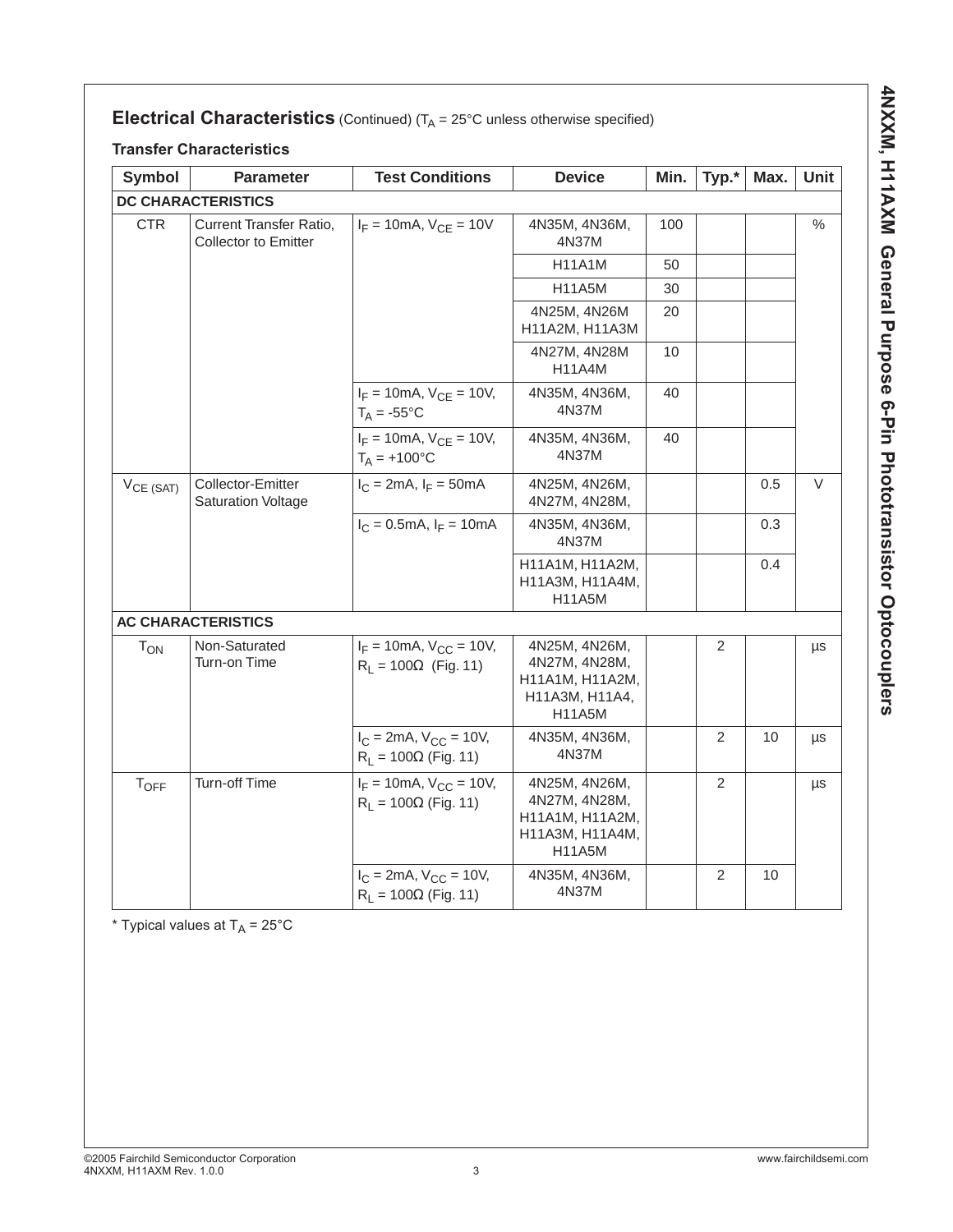

**4NXXM, H11AXM General Purpose 6-Pin Phototransistor Optocouplers**

4NXXM, H11AXM General Purpose 6-Pin Phototransistor Optocouplers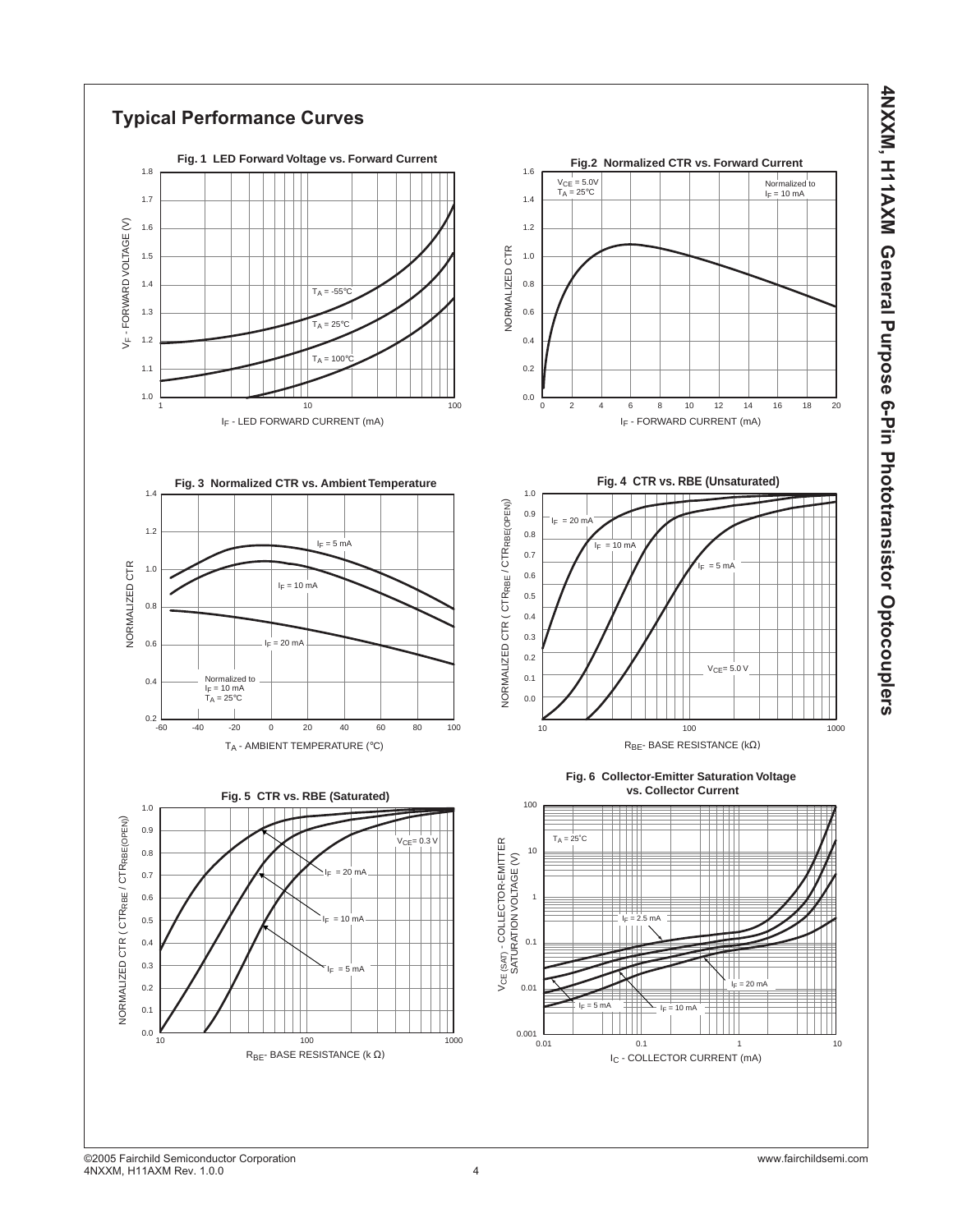

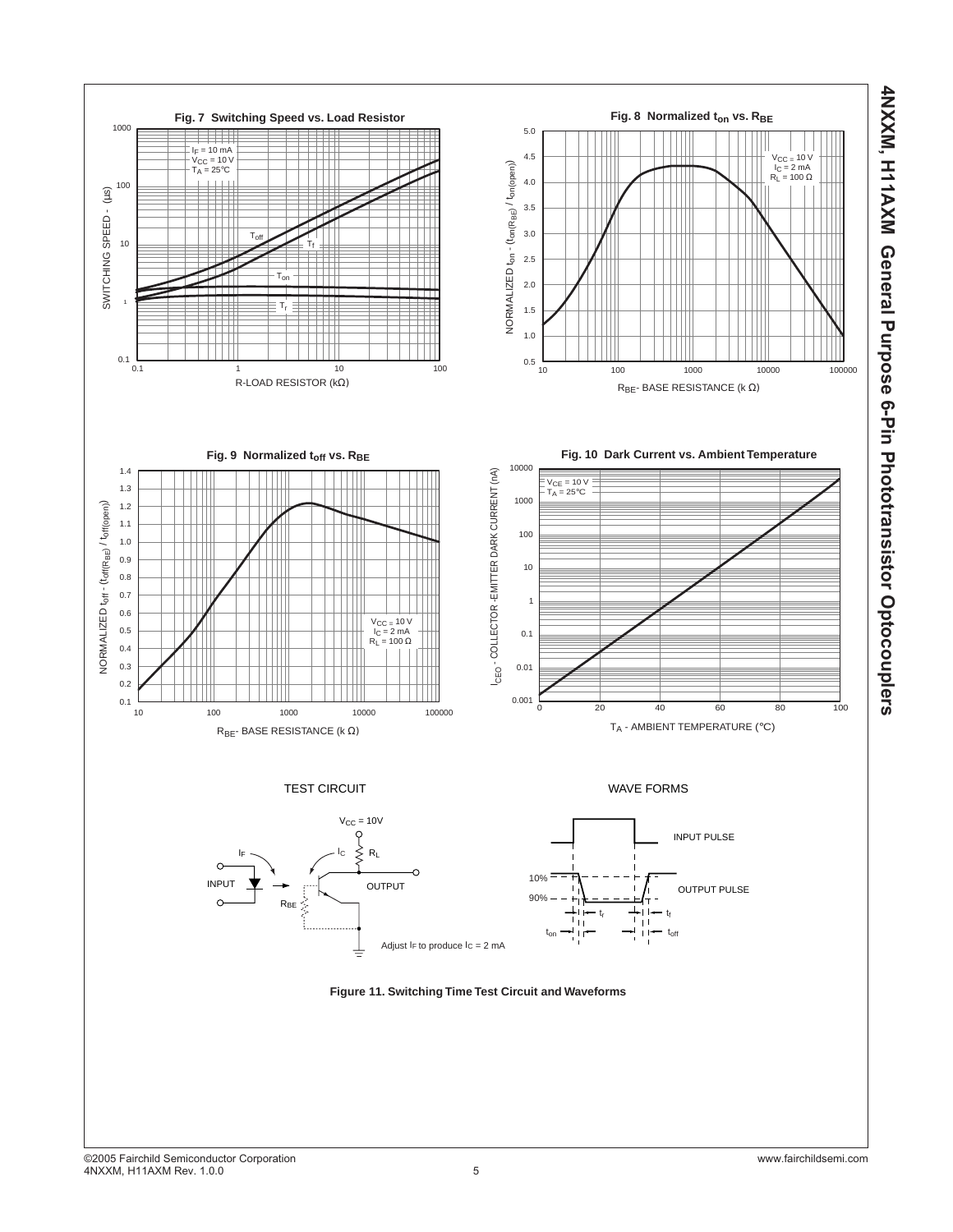4NXXM, H11AXM General Purpose 6-Pin Phototransistor Optocouplers **4NXXM, H11AXM General Purpose 6-Pin Phototransistor Optocouplers**

# **Package Dimensions**

![](_page_6_Figure_2.jpeg)

![](_page_6_Figure_4.jpeg)

### **Note:**

All dimensions are in inches (millimeters)

![](_page_6_Figure_8.jpeg)

## 0.4" Lead Spacing **Commended Pad Layout for Recommended Pad Layout for Surface Mount Leadform**

![](_page_6_Figure_10.jpeg)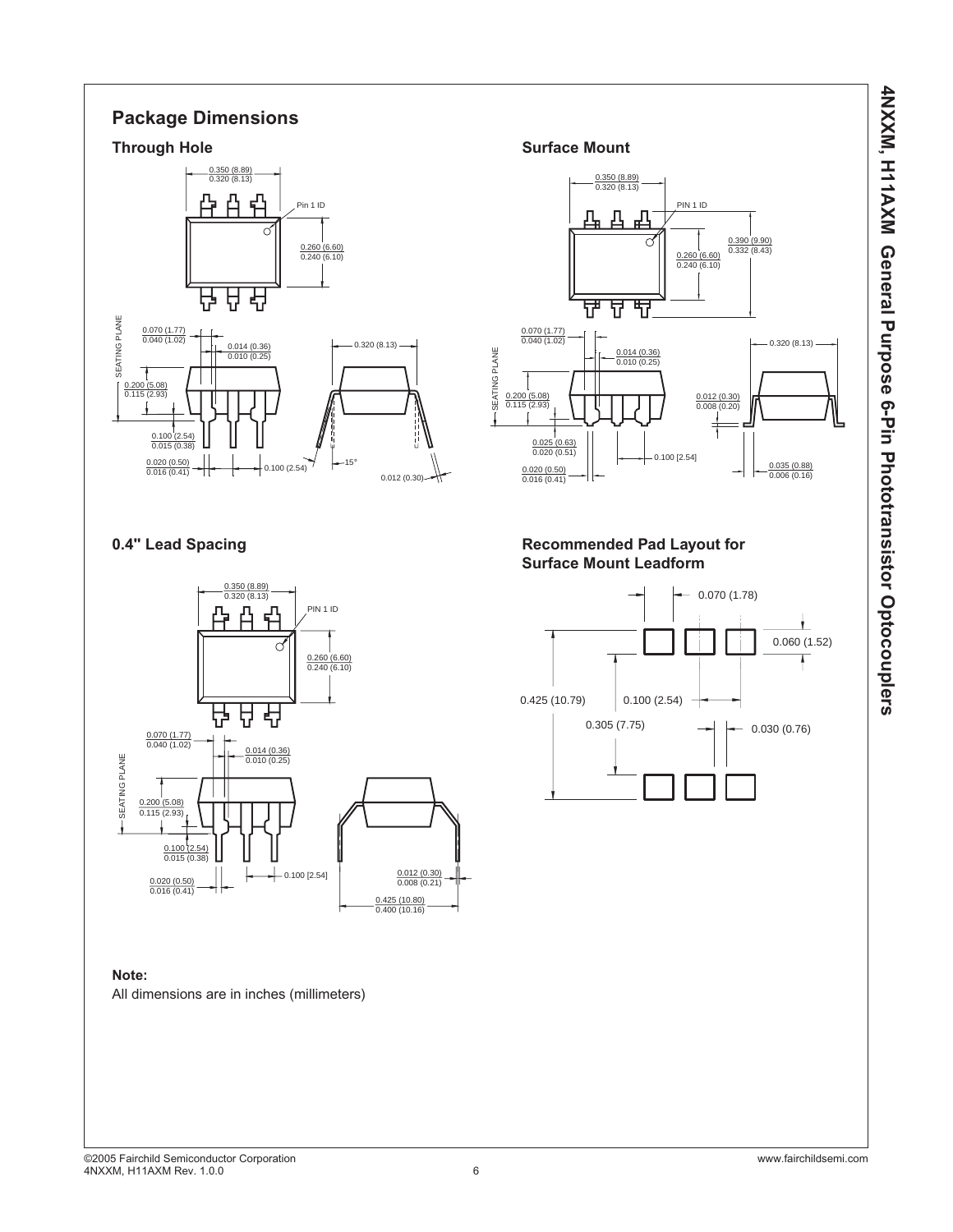# **Ordering Information**

| <b>Option</b>    | <b>Order Entry Identifier</b><br>(Example) | <b>Description</b>                     |
|------------------|--------------------------------------------|----------------------------------------|
| No option        | 4N25M                                      | Standard Through Hole Device           |
| S                | 4N25SM                                     | Surface Mount Lead Bend                |
| SR <sub>2</sub>  | 4N25SR2M                                   | Surface Mount; Tape and Reel           |
|                  | 4N25TM                                     | 0.4" Lead Spacing                      |
| V                | 4N25VM                                     | <b>VDE 0884</b>                        |
| <b>TV</b>        | 4N25TVM                                    | VDE 0884, 0.4" Lead Spacing            |
| <b>SV</b>        | 4N25SVM                                    | VDE 0884, Surface Mount                |
| SR <sub>2V</sub> | 4N25SR2VM                                  | VDE 0884, Surface Mount, Tape and Reel |

# **Marking Information**

![](_page_7_Figure_3.jpeg)

| <b>Definitions</b> |                                                                                           |
|--------------------|-------------------------------------------------------------------------------------------|
| 1                  | Fairchild logo                                                                            |
| $\mathcal{P}$      | Device number                                                                             |
| 3                  | VDE mark (Note: Only appears on parts ordered with VDE<br>option - See order entry table) |
| 4                  | One digit year code, e.g., '7'                                                            |
| 5                  | Two digit work week ranging from '01' to '53'                                             |
| 6                  | Assembly package code                                                                     |

\*Note – Parts that do not have the 'V' option (see definition 3 above) that are marked with date code '325' or earlier are marked in portrait format.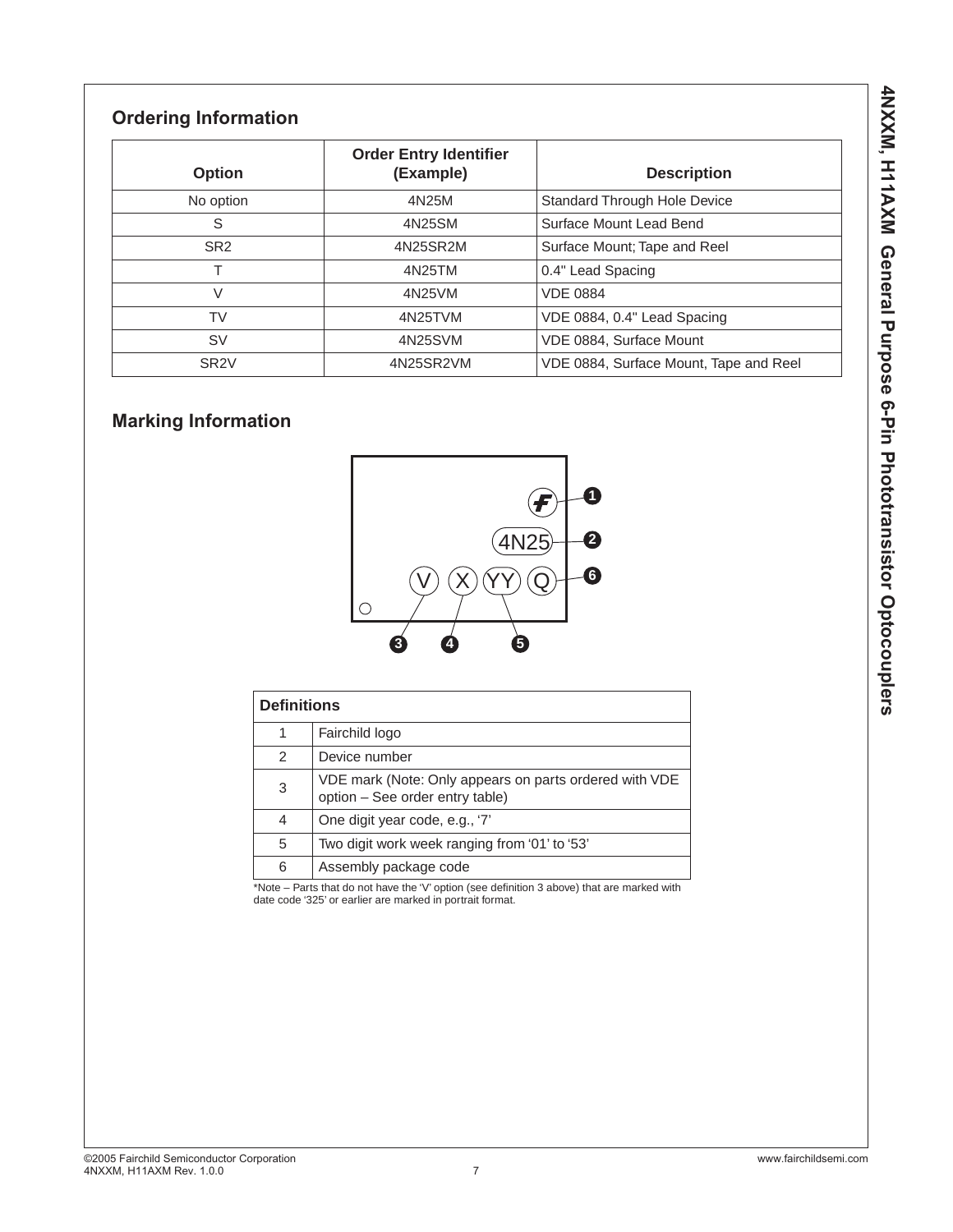![](_page_8_Figure_0.jpeg)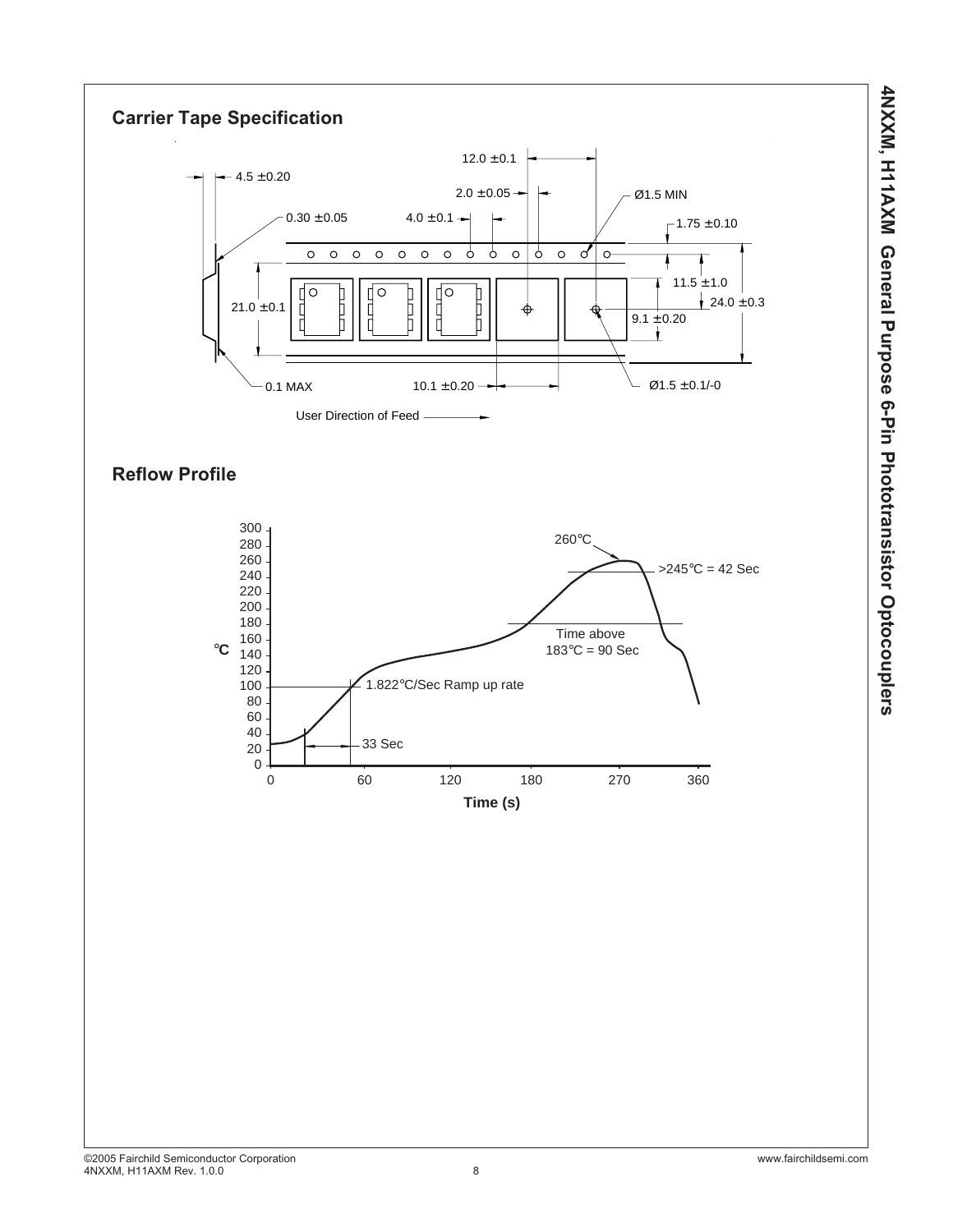![](_page_9_Picture_0.jpeg)

SEMICONDUCTOR

**4NXXM, H11AXM General Purpose 6-Pin Phototransistor Optocouplers**

4NXXXI, H11AXM General Purpose 6-Pin Phototransistor Optocouplers

### **TRADEMARKS**

The following are registered and unregistered trademarks Fairchild Semiconductor owns or is authorized to use and is not intended to be an exhaustive list of all such trademarks.

| $ACEx^{\circledR}$                   | HiSeC™                   | Programmable Active Droop™       | TinyLogic®          |
|--------------------------------------|--------------------------|----------------------------------|---------------------|
| Across the board. Around the world.™ | $i$ -Lo <sup>TM</sup>    | $QFET^{\circledR}$               | TINYOPTO™           |
| ActiveArray™                         | ImpliedDisconnect™       | QS™                              | TinyPower™          |
| Bottomless™                          | IntelliMAX™              | QT Optoelectronics™              | TinyWire™           |
| Build it Now™                        | <b>ISOPLANAR™</b>        | Quiet Series™                    | TruTranslation™     |
| CoolFET™                             | MICROCOUPLER™            | RapidConfigure™                  | µSerDes™            |
| CROSSVOLT™                           | MicroPak™                | RapidConnect™                    | UHC <sup>®</sup>    |
| CTL™                                 | MICROWIRE™               | ScalarPump™                      | UniFET <sup>™</sup> |
| Current Transfer Logic™              | MSX™                     | <b>SMART START™</b>              | VCX™                |
| <b>DOME™</b>                         | MSXPro™                  | $SPM^{\circledR}$                | Wire™               |
| $E^2$ CMOS™                          | OCX™                     | STEALTH™                         |                     |
| EcoSPARK <sup>®</sup>                | OCXPro™                  | SuperFET™                        |                     |
| EnSigna™                             | OPTOLOGIC <sup>®</sup>   | SuperSOT <sup>™-3</sup>          |                     |
| FACT Quiet Series™                   | OPTOPLANAR <sup>®</sup>  | SuperSOT <sup>™</sup> -6         |                     |
| FACT <sup>®</sup>                    | PACMAN™                  | SuperSOT <sup>™-8</sup>          |                     |
| FAST <sup>®</sup>                    | <b>POP™</b>              | SyncFET™                         |                     |
| FASTr™                               | Power220 <sup>®</sup>    | TCM™                             |                     |
| <b>FPS™</b>                          | Power $247^{\circ}$      | The Power Franchise <sup>®</sup> |                     |
| $FREF^{\circledR}$                   | PowerEdge™               | $(1)^{TM}$                       |                     |
| GlobalOptoisolator™                  | PowerSaver™              | TinyBoost™                       |                     |
| GTO™                                 | PowerTrench <sup>®</sup> | TinyBuck™                        |                     |

#### **DISCLAIMER**

FAIRCHILD SEMICONDUCTOR RESERVES THE RIGHT TO MAKE CHANGES WITHOUT FURTHER NOTICE TO ANY PRODUCTS HEREIN TO IMPROVE RELIABILITY, FUNCTION OR DESIGN. FAIRCHILD DOES NOT ASSUME ANY LIABILITY ARISING OUT OF THE APPLICATION OR USE OF ANY PRODUCT OR CIRCUIT DESCRIBED HEREIN; NEITHER DOES IT CONVEY ANY LICENSE UNDER ITS PATENT RIGHTS, NOR THE RIGHTS OF OTHERS. THESE SPECIFICATIONS DO NOT EXPAND THE TERMS OF FAIRCHILD'S WORLDWIDE TERMS AND CONDITIONS, SPECIFICALLY THE WARRANTY THEREIN, WHICH COVERS THESE PRODUCTS.

#### **LIFE SUPPORT POLICY**

**PRODUCT STATUS DEFINITIONS** 

FAIRCHILD'S PRODUCTS ARE NOT AUTHORIZED FOR USE AS CRITICAL COMPONENTS IN LIFE SUPPORT DEVICES OR SYSTEMS WITHOUT THE EXPRESS WRITTEN APPROVAL OF FAIRCHILD SEMICONDUCTOR CORPORATION.

As used herein:

- 1. Life support devices or systems are devices or systems which, (a) are intended for surgical implant into the body or (b) support or sustain life, and (c) whose failure to perform when properly used in accordance with instructions for use provided in the labeling, can be reasonably expected to result in a significant injury of the user.
- 2. A critical component in any component of a life support, device, or system whose failure to perform can be reasonably expected to cause the failure of the life support device or system, or to affect its safety or effectiveness.

| <b>Definition of Terms</b> |                         |                                                                                                                                                                                                                |
|----------------------------|-------------------------|----------------------------------------------------------------------------------------------------------------------------------------------------------------------------------------------------------------|
| Datasheet Identification   | <b>Product Status</b>   | <b>Definition</b>                                                                                                                                                                                              |
| Advance Information        | Formative or In Design  | This datasheet contains the design specifications for product<br>development. Specifications may change in any manner without notice.                                                                          |
| Preliminary                | <b>First Production</b> | This datasheet contains preliminary data; supplementary data will be<br>published at a later date. Fairchild Semiconductor reserves the right to<br>make changes at any time without notice to improve design. |
| No Identification Needed   | <b>Full Production</b>  | This datasheet contains final specifications. Fairchild Semiconductor<br>reserves the right to make changes at any time without notice to improve<br>design.                                                   |
| Obsolete                   | Not In Production       | This datasheet contains specifications on a product that has been<br>discontinued by Fairchild Semiconductor. The datasheet is printed for<br>reference information only.                                      |

#### Rev. I24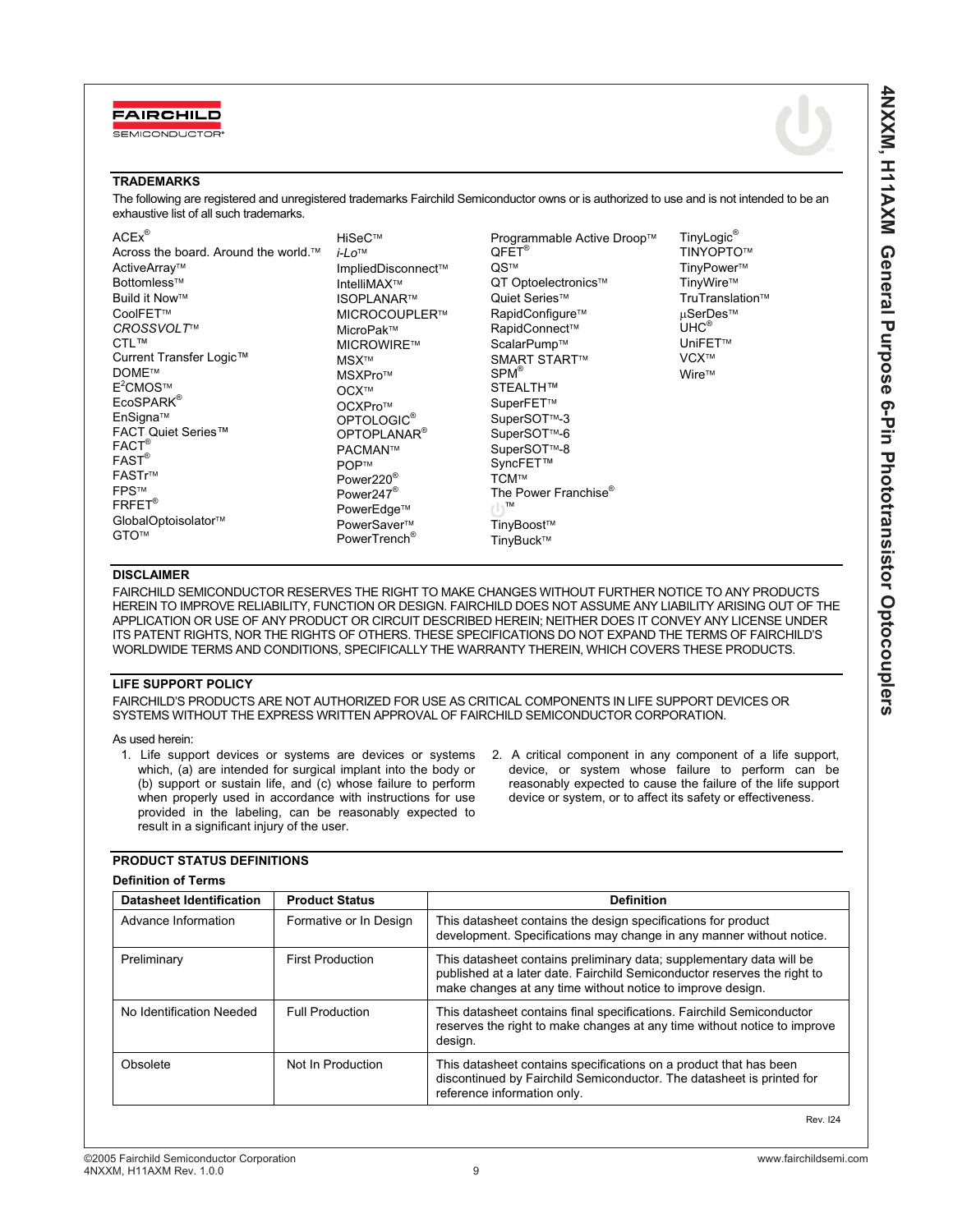![](_page_10_Figure_0.jpeg)

Home >> Find products >>

# **H11A5-M**

6-Pin DIP Package Phototransistor Output Optocoupler

#### **Contents**

•General description •Features•Applications •Product status/pricing/packaging •Order Samples •Qualification Support

# **BUY Datasheet**Download this

![](_page_10_Picture_8.jpeg)

**This page** Print version

l ≊'

e-mail this datasheet

**General description**

The general purpose optocouplers consist of a gallium arsenide infrared emitting diode driving a silicon phototransistor in a 6-pin dual-in-line package.

#### back to top

#### **Features**

- UL recognized (File #E90700, Volume 2)
- VDE recognized (File #102497)  $\circ$  Add option V (e.g. 4N25VM)

#### back to top

#### **Applications**

- Power supply regulators
- $\bullet$  Digital logic inputs
- Microprocessor inputs

![](_page_10_Picture_20.jpeg)

![](_page_10_Picture_21.jpeg)

#### Request samples

- 
- How to order products
- Product Change Notices

# (PCNs)

- **Support**
- 
- Sales support
- Quality and reliability
- 
- Design center

**Product status/pricing/packaging** back to top

![](_page_10_Picture_34.jpeg)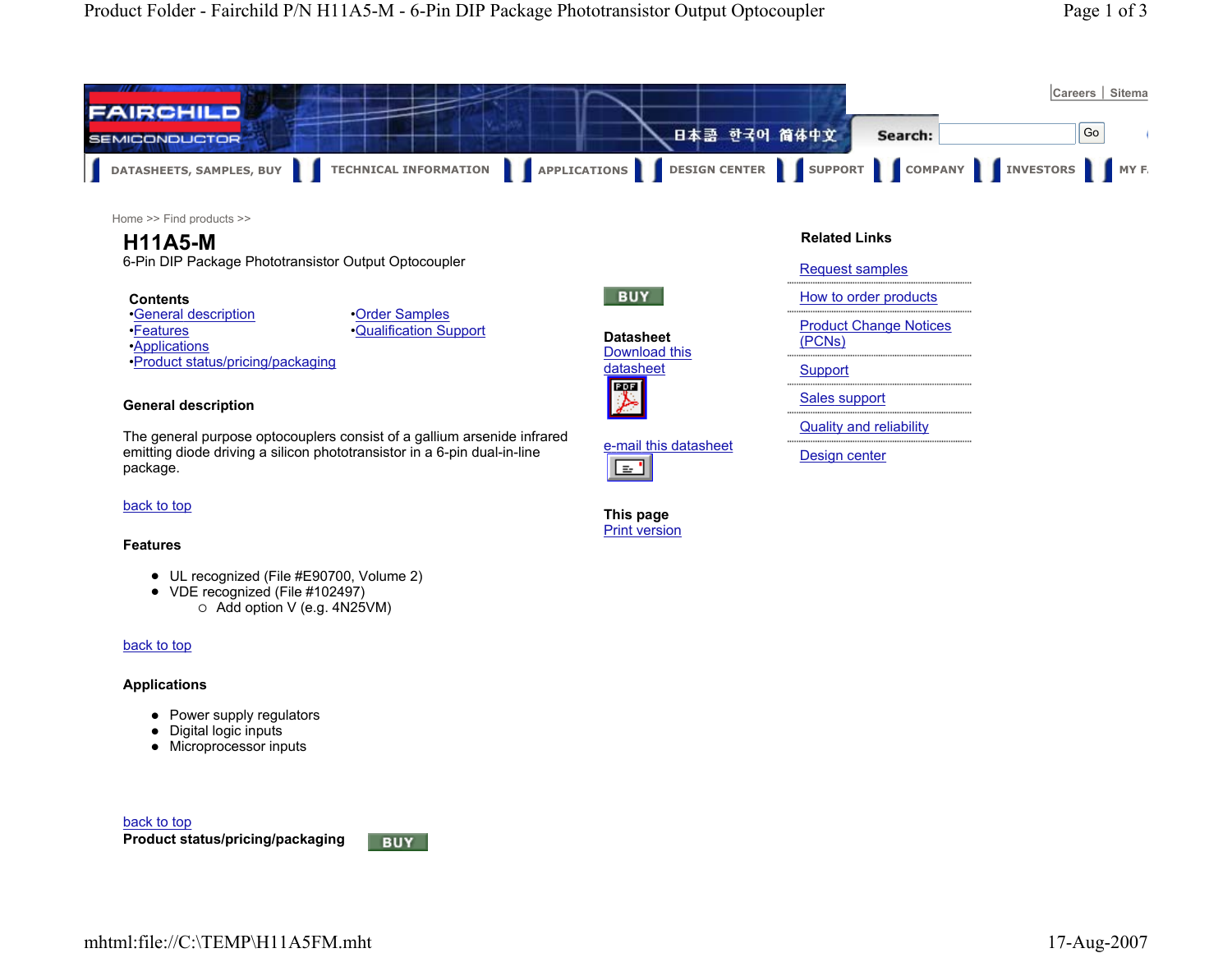| <b>Product</b>     | <b>Product status</b>  | <b>Pb-free Status</b>          | Pricing* | Package type | Leads   | <b>Packing method</b> |
|--------------------|------------------------|--------------------------------|----------|--------------|---------|-----------------------|
| H11A5FM            | Lifetime Buy           | C                              | N/A      | SMDIP-W      | 6       | <b>BULK</b>           |
| H11A5FR2M          | Lifetime Buy           | C                              | N/A      | SMDIP-W      | $\,6\,$ | <b>TAPE REEL</b>      |
| H11A5FR2VM         | Lifetime Buy           | C                              | N/A      | SMDIP-W      | $\,6\,$ | <b>TAPE REEL</b>      |
| H11A5FVM           | Lifetime Buy           | C                              | N/A      | SMDIP-W      | 6       | <b>BULK</b>           |
| H <sub>11A5M</sub> | <b>Full Production</b> | C<br>Full<br>Production        | \$0.229  | DIP-W        | 6       | <b>BULK</b>           |
| H11A5SM            | <b>Full Production</b> | C<br><b>Full</b><br>Production | \$0.165  | SMDIP-W      | 6       | <b>BULK</b>           |
| H11A5SR2M          | <b>Full Production</b> | Full<br>Production             | \$0.206  | SMDIP-W      | 6       | <b>TAPE REEL</b>      |
| H11A5SR2VM         | <b>Full Production</b> | C<br><b>Full</b><br>Production | \$0.206  | SMDIP-W      | 6       | <b>TAPE REEL</b>      |
| H11A5SVM           | <b>Full Production</b> | Full<br>Production             | \$0.165  | SMDIP-W      | $\,6\,$ | <b>BULK</b>           |
| H11A5TM            | <b>Full Production</b> | <b>Full</b><br>Production      | \$0.165  | DIP-W        | 6       | <b>BULK</b>           |
| H11A5TVM           | <b>Full Production</b> | <b>Full</b><br>Production      | \$0.165  | DIP-W        | 6       | <b>BULK</b>           |
| H11A5VM            | <b>Full Production</b> | Full<br>Production             | \$0.165  | DIP-W        | 6       | <b>BULK</b>           |

\* Fairchild 1,000 piece Budgetary Pricing